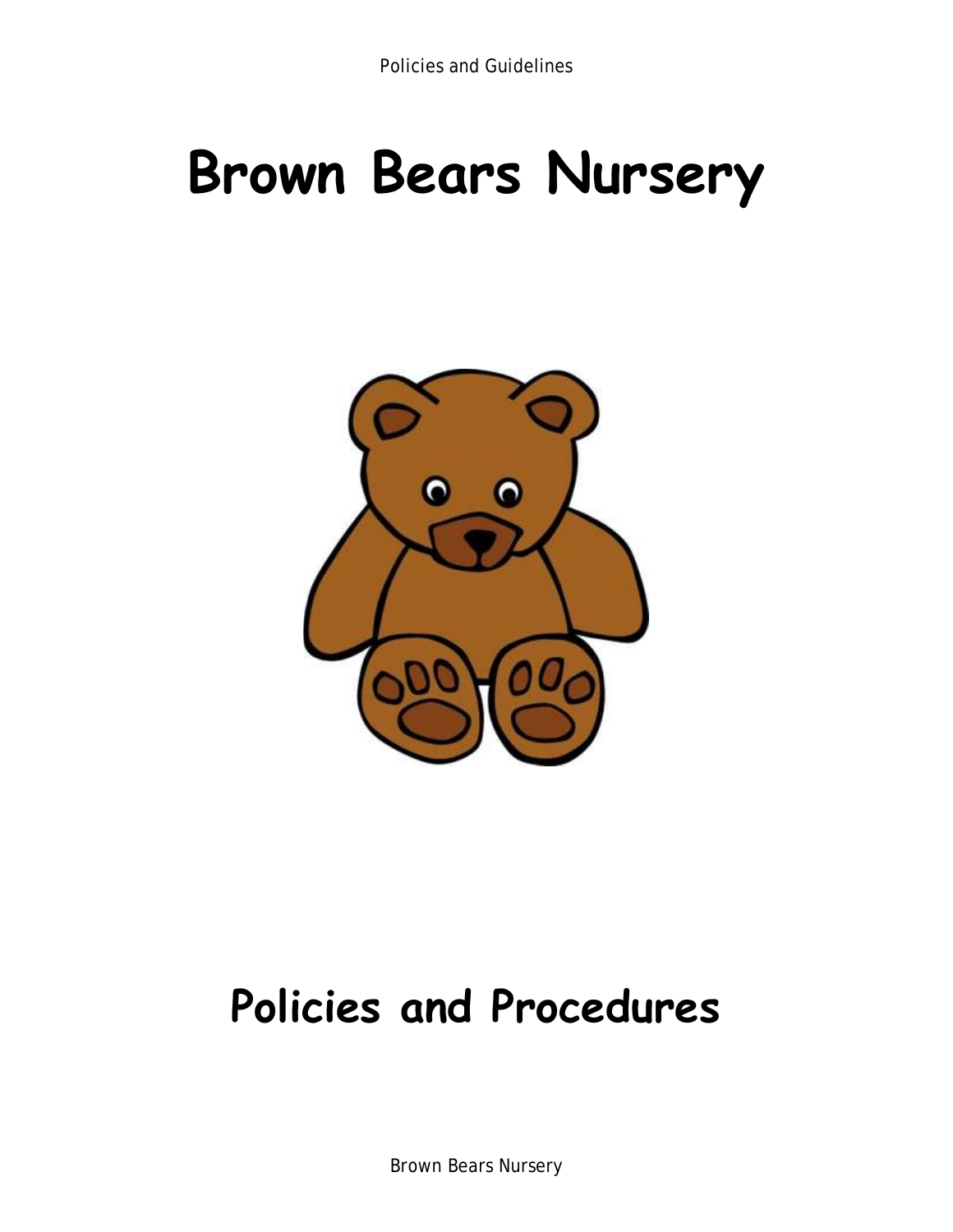| Table of Contents: |                                                             |
|--------------------|-------------------------------------------------------------|
|                    | <b>Introductions</b>                                        |
| 1.                 | Settling Policy                                             |
| 2.                 | Concerns and complaints procedure                           |
| 3.                 | Data protection                                             |
| 4.                 | Diversity                                                   |
| 5.                 | <b>Equal Opportunities</b>                                  |
| 6.                 | Health and Safety                                           |
| 7.                 | <b>Infectious &amp; Contagious Diseases</b>                 |
| 8.                 | <b>Illnesses and Injuries</b>                               |
| 9.                 | Safeguarding children                                       |
| 10 <sub>1</sub>    | <b>Intimate Care</b>                                        |
| 11.                | Supporting children and families with learning difficulties |
|                    | and disabilities                                            |
| 12.                | Non-Collection of Children                                  |
| 13.                | Feedback                                                    |
| 14.                | Smoking                                                     |
| 15.                | <b>Additional policies</b>                                  |

Child protection

٦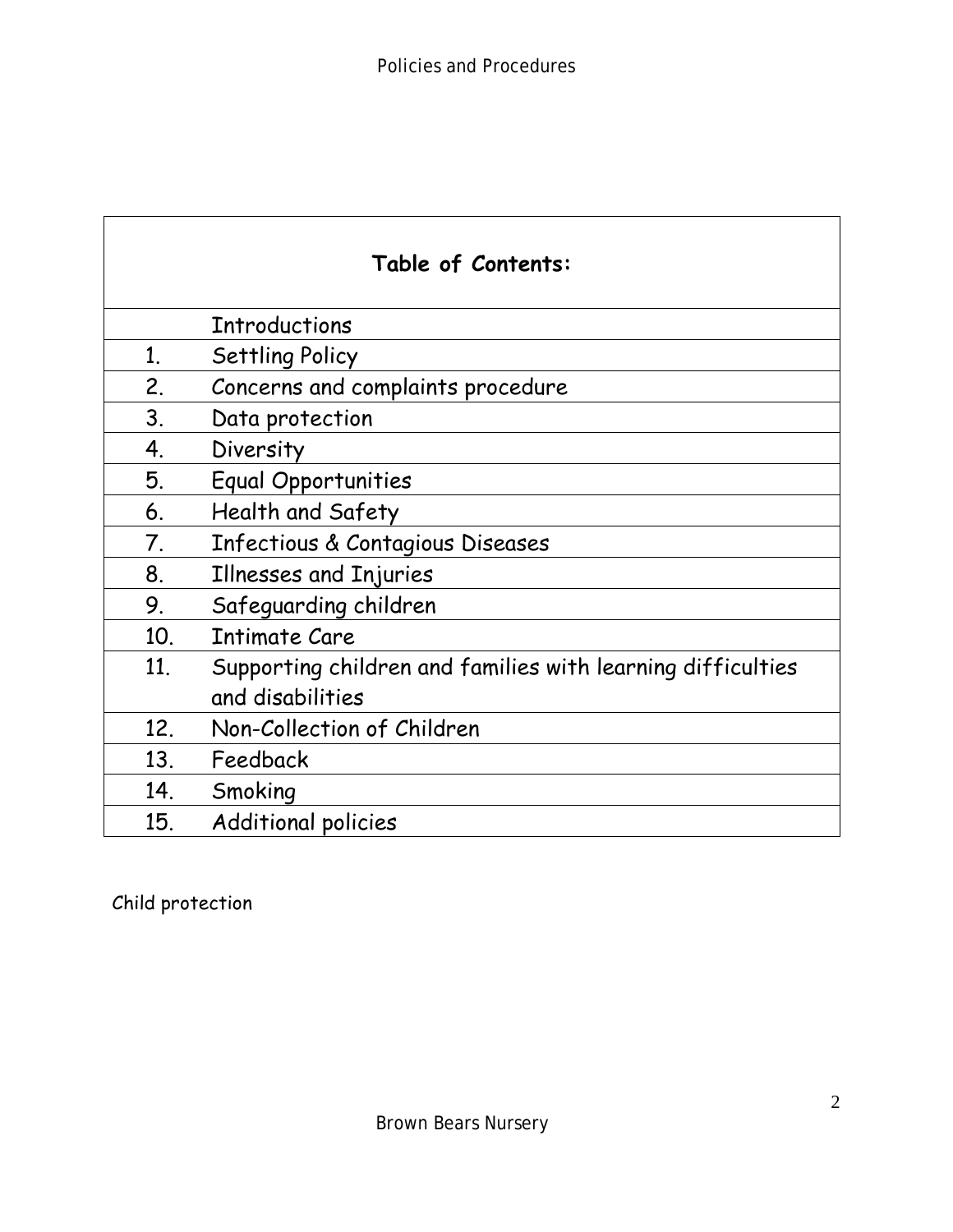June 2013

### **Introductions**

In our quest to provide outstanding childcare we will have a team dedicated to **Quality**. We will have enthusiastic, experienced childcare professionals who are committed to exceeding expectations and maintaining high quality at all times.

### **Parents in Partnership**

At Brown Bears Nursery we know that parents are children's first educators. We aim to support and assist parents and carers ensuring that they are provided with the opportunity to participate in all aspects of nursery life. We want you to trust and have confidence in what we do because we want you to be happy and ultimately feel in no doubt that leaving your most precious possession with us is the right thing to do.

This partnership with parents is fundamental for enhancing children's development and learning whilst at nursery and at home. We pride ourselves on building relationships with our parents and making them feel welcome and valued right from their very first visit. We always provide a warm and friendly atmosphere and understand all families are important.

Two way communications is key; we encourage all feedback and promote openness. Each child will have a designated keyworker who will be available every day to give feedback about your child's day and to share any significant happenings with you, plus you have access to progress reports and are invited twice yearly to attend a parents evening at the nursery. We believe that in order for children to receive quality care and early learning that suits their individual needs, parents/carers and practitioners need to work together in a close partnership. The two-way sharing of information is key to this. The nursery team welcomes parents/carers as partners and this relationship requires trust and understanding. It is important that we, as practitioners, are able to support parents/carers in an open and sensitive manner.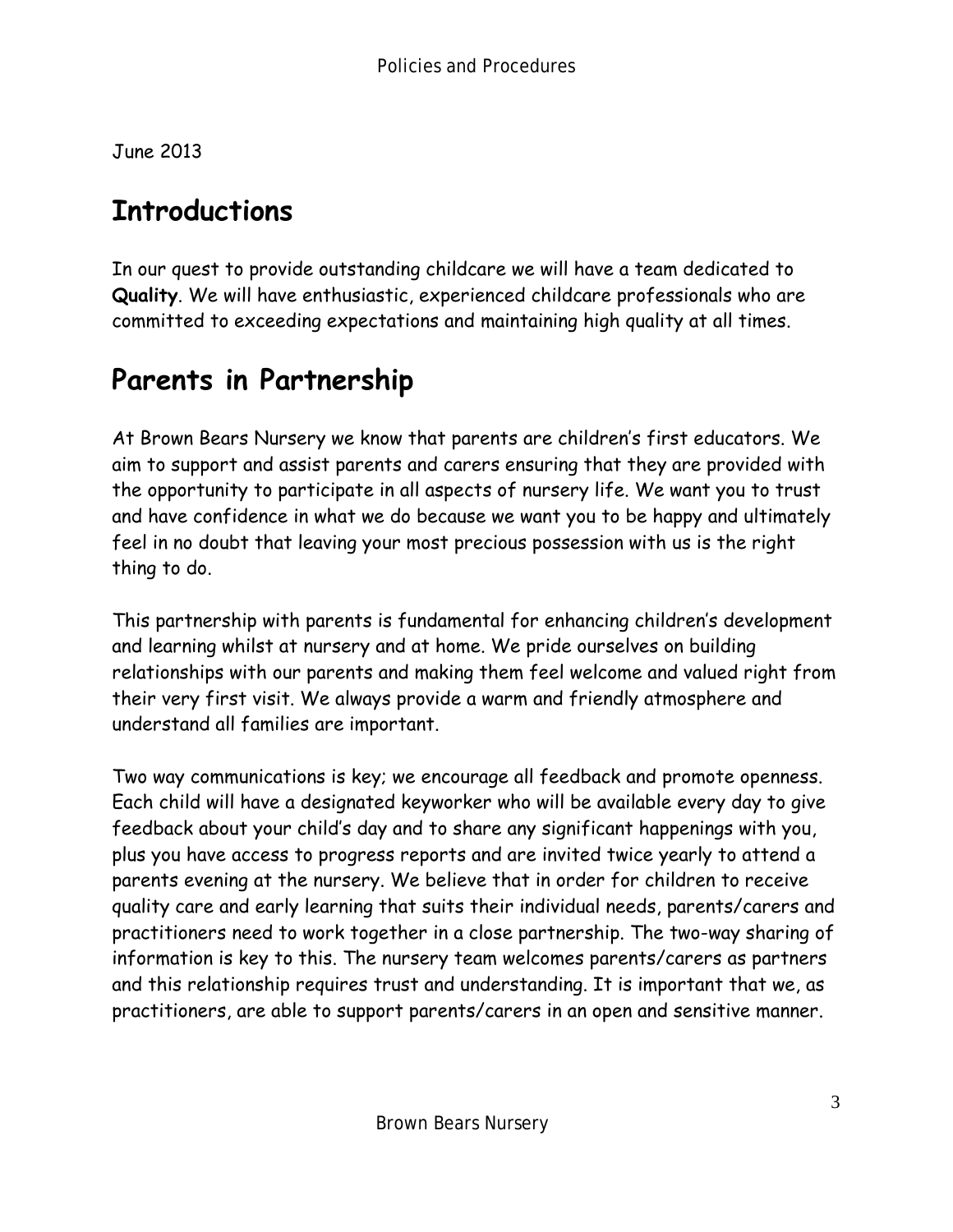At the nursery we provide a welcoming atmosphere and understand that all families are important and should be made to feel welcome and valued at all times. We respect the diversity of families and the contribution they bring to a child's learning and development. We truly believe that the sharing of information between nursery staff and parents is vital for responding quickly to support children's individual learning and development and makes for happy children.

We will employ approachable staff who will endeavour to guide parents/carers when they ask for suggestions in caring for their child and offer support to continue their child's learning at home. Effective communication between parents/carers and practitioners ensures there is a two-way flow of information, knowledge and expertise. Parents/carers are highly valued and respected and without them children's needs could not be wholly met.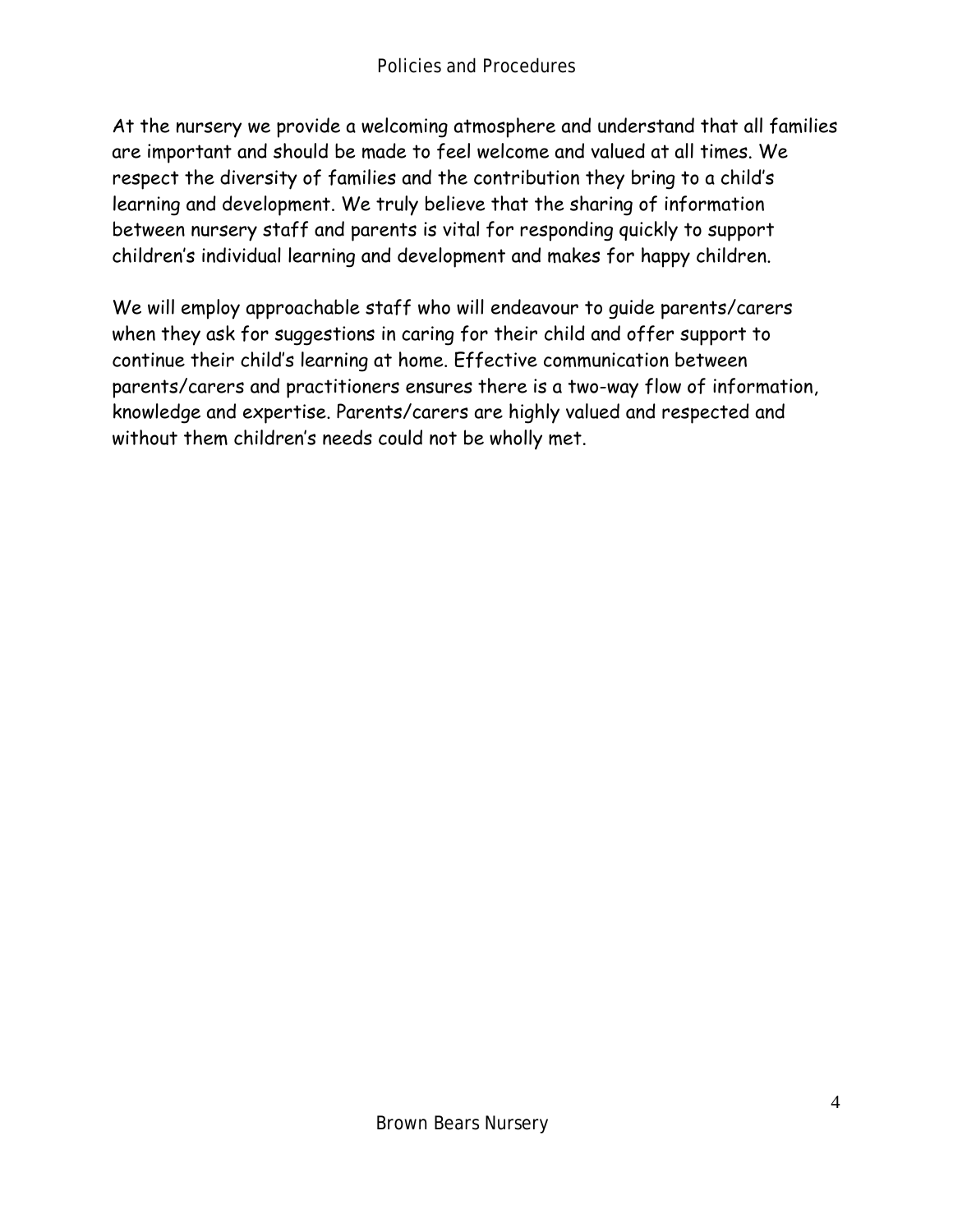### **1. Settling In Policy**

At Brown Bears we aim for all children to feel safe and secure, and happy with their key person and all practitioners in the nursery. We want parents/carers to feel comfortable in the nursery and to ensure that the key person and nursery team are friendly, approachable and attentive to their requirements and the needs of their children.

Brown Bears staff will work in partnership with parents/carers to help their children settle quickly and easily by giving consideration to the individual needs and circumstances of each child and their families.

Before a child even starts at the nursery they are allocated a key person and buddy key person and we create a welcoming environment to ensure everything is prepared for the child and their parent/carer before they attend their first settling in session.

### **2. Concerns and Complaints Procedure**

At Brown Bears Nursery we believe that complaints should be made constructively and can usually be solved at an early stage. We are committed to listening and taking concerns and complaints seriously, acting upon them in a fair and professional manner.

We believe that children and parents/carers are entitled to expect courtesy and prompt, careful attention to their needs and wishes. It is always encouraging when a parent/carer compliments us or a member of our staff for something we have done well. Equally it is important that parents are able to inform us of any improvements that could be made to the service we provide. If there is an issue or concern you should speak to a member of staff or a member of the management team.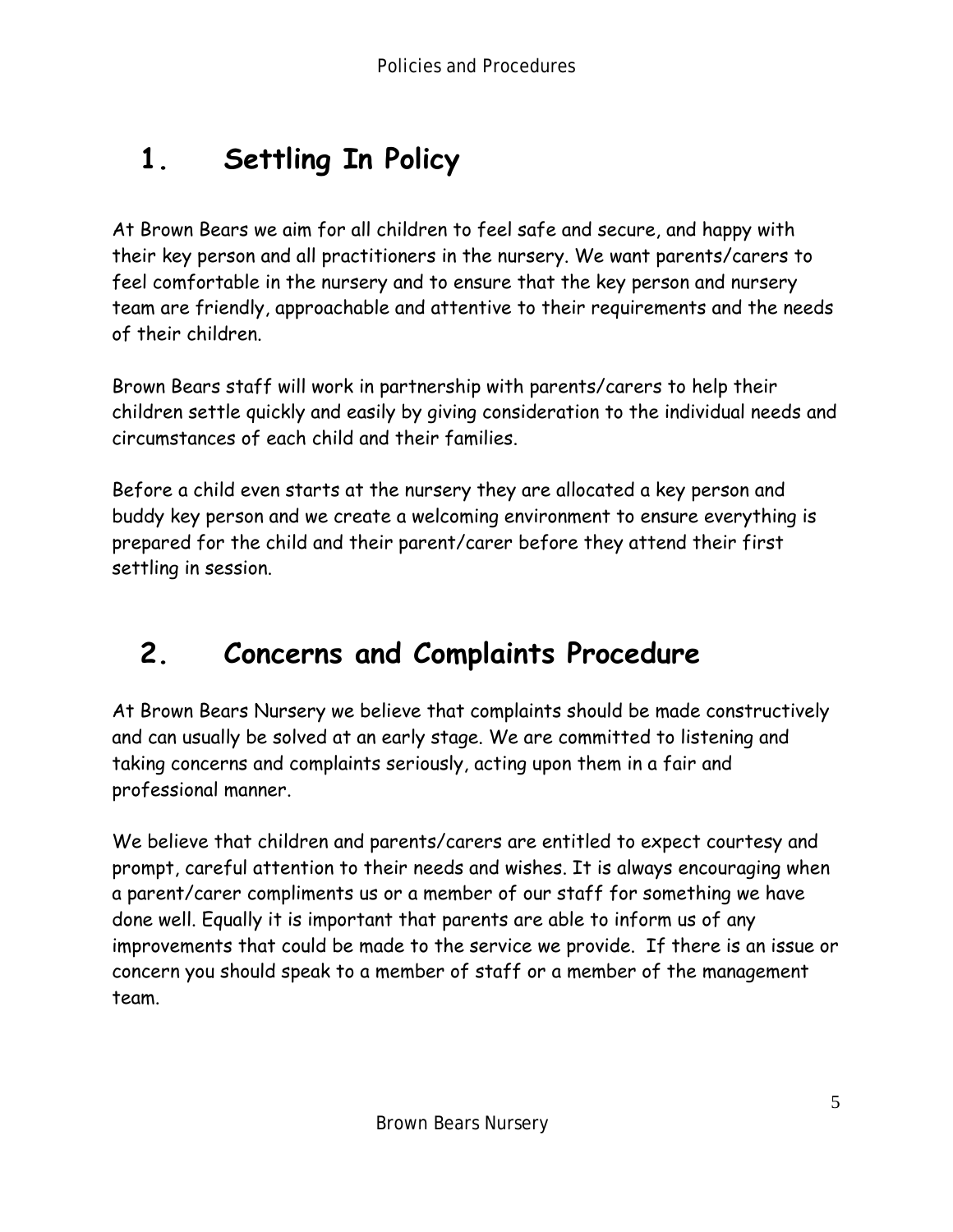We believe that most matters can be easily resolved or an amicable agreement can be reached. However, if an agreement cannot be reached you can take your complaint further by:

• Contacting the Head of Children Network South at:

FREEPOST RCZE-ERTJ-CEZJ Children & Young People's Service 48 Station Road Wood Green London N22 7TY

Tel: 020 8489 3481/3187 Fax: 020 8489 3850

Email to: [thechildrenservice.complaints@haringey.gov.uk](mailto:thechildrenservice.complaints@haringey.gov.uk)

- Following Haringey's official complaint procedure.
- Contacting the complaints, Investigation and Enforcement Team at Ofsted (Office for Standards in Education). Tel: 0845 601 4771. For information about Ofsted's role in regulating childcare you can visit their website on: [www.ofsted.gov.uk/childcare](http://www.ofsted.gov.uk/childcare)
- We will investigate written complaints within 28 days of having received the complaint.

### **3. Data Protection**

The Data Protection Act (DPA) is the framework for fair and lawful processing of personal information relating to living individuals. The DPA encourages quality data management and restricts how personal data is processed to safeguard the rights of individuals.

Individuals whose information is held and processed by Brown Bears can be assured that Brown Bears will maintain their information in confidence. It is possible that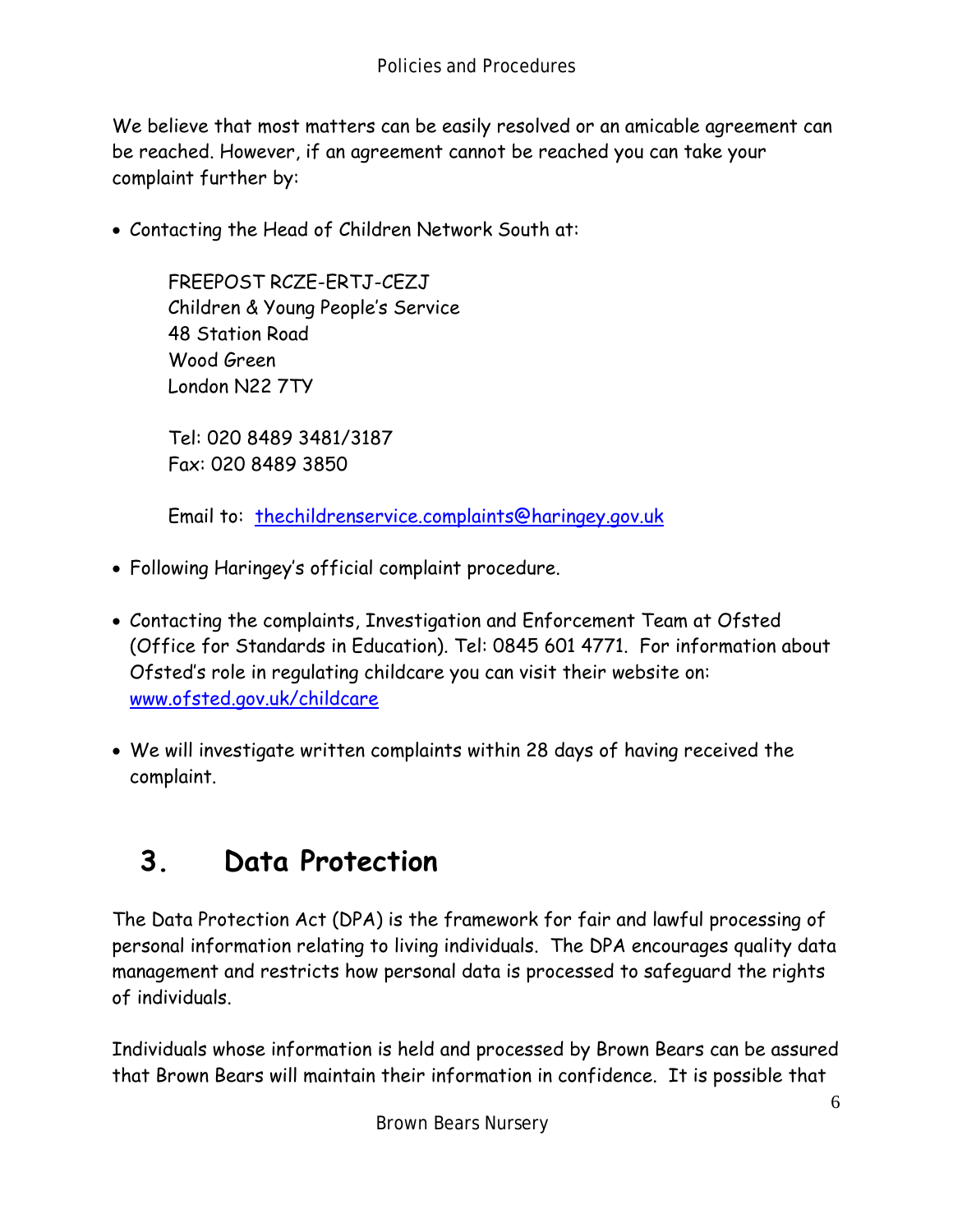other legislation may (at times and under certain conditions) override Data Protection Law.

Exceptions to the Data Protection Acceptable Usage Policy

In the following exceptional cases, compliance with the directives may be relaxed. These exceptional circumstances are outlined below:

- If complying with the policy would lead to physical harm and/or injury
- If complying with the policy would cause significant damage to Brown Bears reputation and/or ability to operate
- If an emergency arises and a user has no alternative other than to breach Brown Bears policy to assist with the emergency.

In such cases, the incident will be passed to a member of the senior management team who will then take the appropriate action.

### **4. Diversity**

Brown Bears is situated in a culturally diverse community. We are committed to providing equality of opportunity and anti-discriminatory practice for all children, families and centre users. Brown Bears has a zero tolerance approach to racial discrimination and harassment at all levels. We are committed to challenging and dealing with discrimination. The Manager is the named person with responsibility for dealing with incidents and recording action taken.

Any incidents should be immediately reported to a member of the senior management team.

### **5. Equal Opportunities**

Brown Bears is an Equal Opportunities employer and this is integral to our working practice in Brown Bears. We provide equality of access in an inclusive environment for all families and professionals. We aim to promote an inclusive environment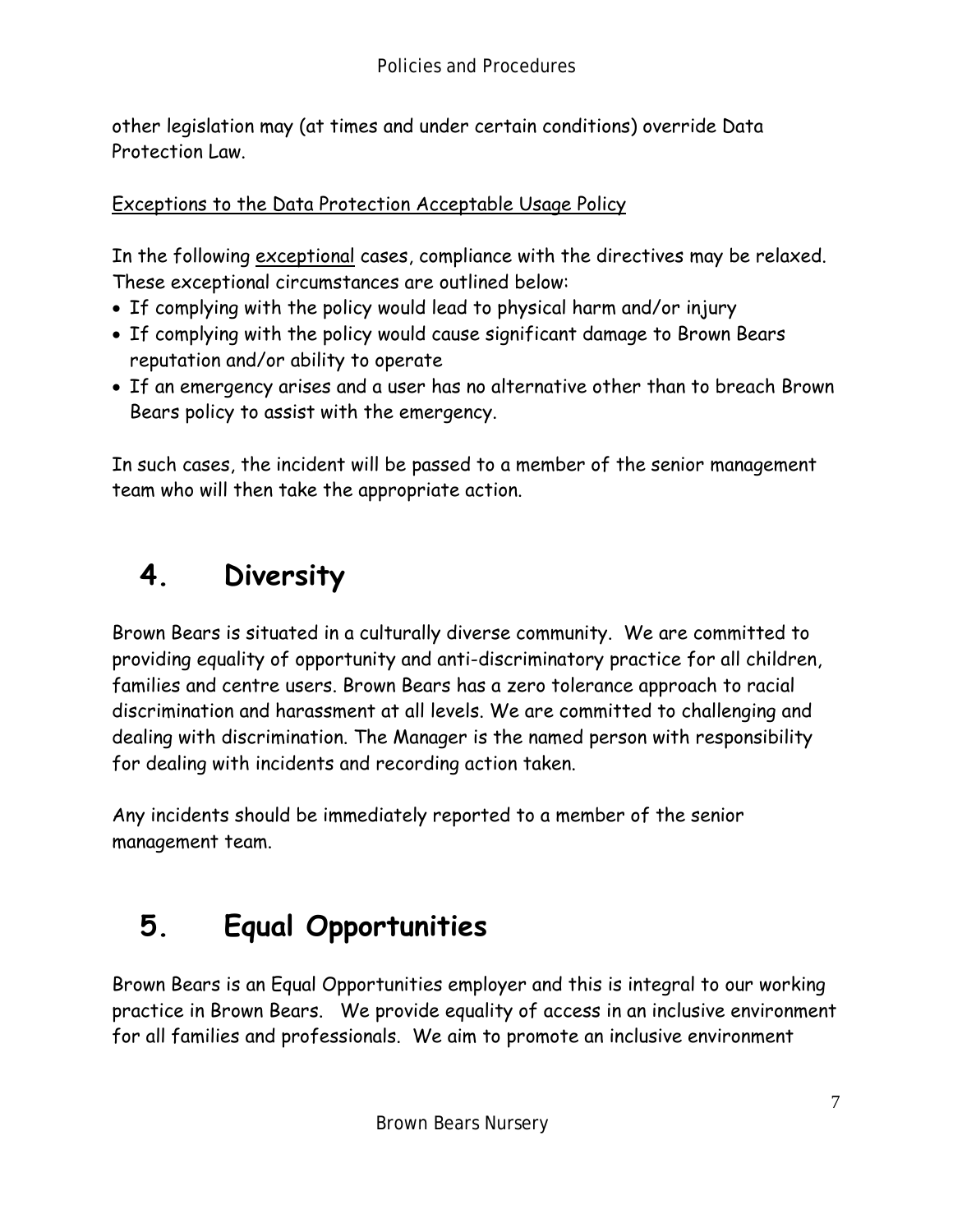where diversity is celebrated and prejudice and discrimination are challenged through positive reinforcement.

Brown Bears aims to reflect the diversity of the local community and will seek support from Haringey Council where necessary.

Acts of discrimination are taken seriously and should be reported to a member of the senior management team who will record and investigate the incident. We are committed to promoting an environment where everyone receives equal opportunities. We do not discriminate on the grounds of age, gender, sexuality, class, family status/background, disability, learning difficulty, ability, ethnicity, culture, religion or home language.

#### **Our Aim**

Brown Bears Nursery takes great care to treat each individual as a person in their own right, with equal rights and responsibilities to any other individual, whether they are an adult or a child. We are committed to giving all of our children every opportunity to achieve the highest of standards. We do this by taking account of children's varied life experiences and needs. We offer a broad and balanced learning environment and have high expectations for all children. The achievements, attitudes and well-being of all our children matter. This policy helps to ensure that this nursery promotes the individuality of all our children, irrespective of ethnicity, attainment, age, disability, gender or background.

#### Brown Bears Nursery aims to:

Be an inclusive childcare provider. We actively seek to remove the barriers to learning and participation that can hinder or exclude individual children, or groups of children. This means that equality of opportunity must be a reality for our children. We make this a reality through the attention we pay to the different groups of children within our nurseries:

a) girls and boys;

- b) minority ethnic and faith groups;
- c) children who need support to learn English as an Additional Language
- d) children with Special Educational Needs;
- e) gifted and talented children;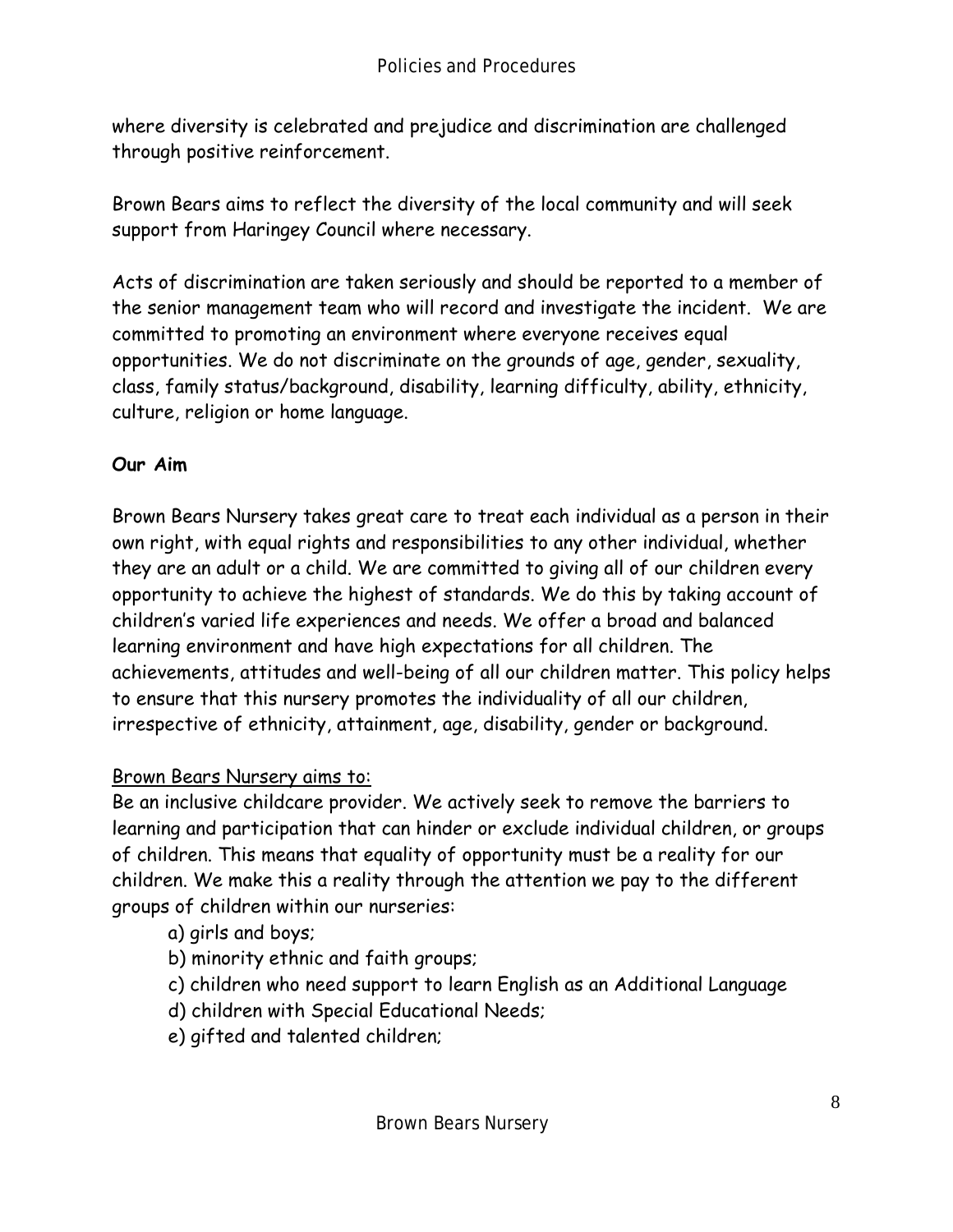The Early Years Foundation Stage is our starting point for planning a learning environment that meets the specific needs of individuals and groups of children. We meet these needs through:

a) setting suitable learning challenges;

b) responding to children's diverse learning needs;

c) overcoming potential barriers to learning and assessment for individuals and groups of children;

d) providing other learning opportunities outside the Early Years Foundation Stage to meet the needs of individuals or groups of children.

At Brown Bears Nursery we achieve educational inclusion by continually reviewing what we do, through asking ourselves these key questions:

a) do all our children achieve their best?

b) are there differences in the achievement of different groups of children?

c) what are we doing for those children who we know are not achieving their best?

d) are our actions effective?

e) are we successful in promoting racial harmony and preparing children to live in a diverse society?

### **6. Health & Safety**

Brown Bears aims to ensure the health, safety and welfare of all children, staff, parents, users and visitors to Brown Bears and ensure all legislation and regulations are met and adhered to. The Manager of Brown Bears will ensure that adequate arrangements are in place to monitor and prevent risks as well as recording and following up any accidents or incidents. Staff members and volunteers receive appropriate and regular first aid training and their details will be clearly displayed within Brown Bears.

All accidents, incidents and any potential risks should be reported to the Manager who will ensure the appropriate action is taken.

All staff, students, volunteers and service providers must have current and appropriate CRB checks.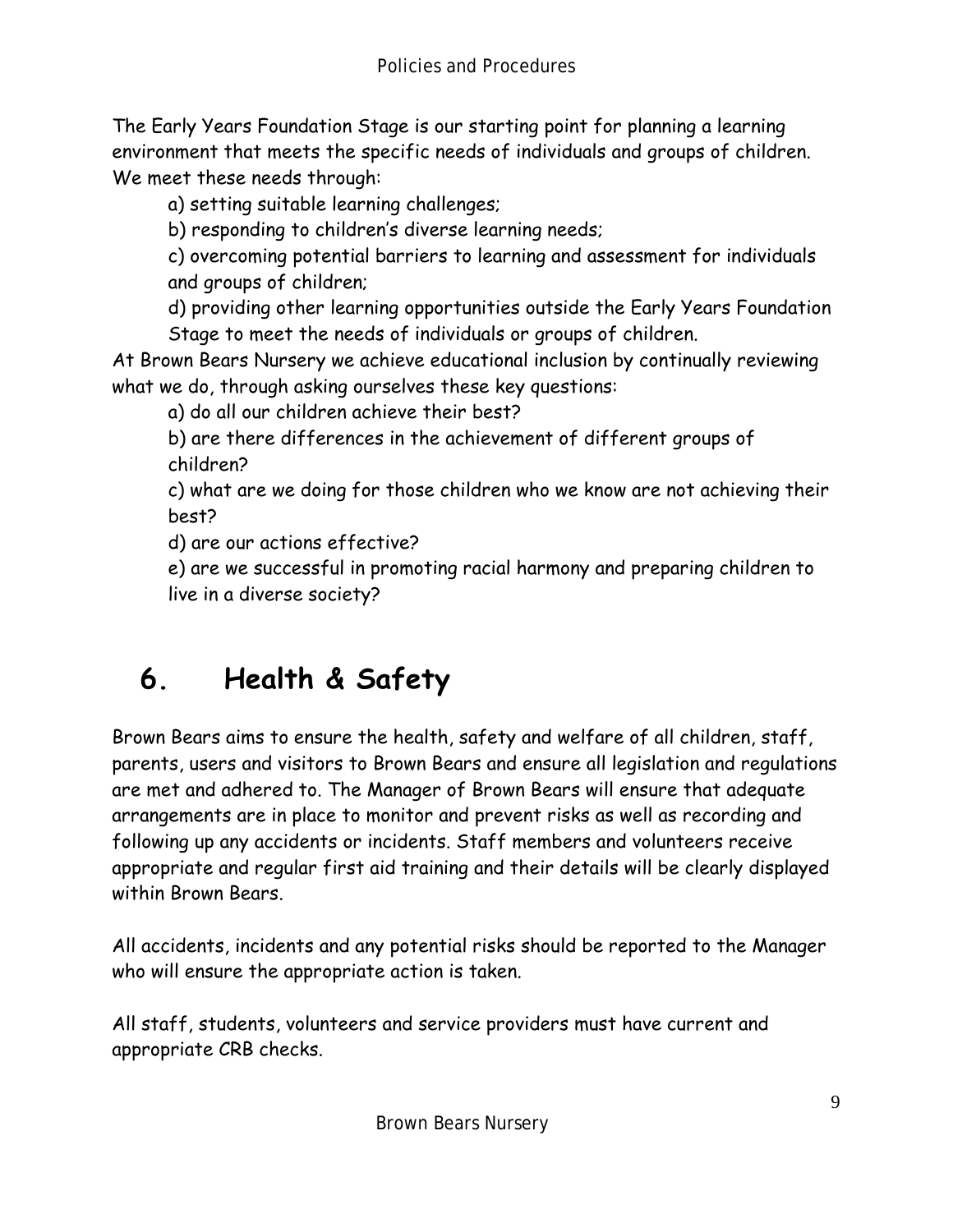All staff, professionals, volunteers, visitors and children must sign in and out of the building to meet fire regulation procedures

### **7. Infectious & Contagious Diseases**

If your child has any of the following infections/contagious diseases we will follow the recommended lengths of times of exclusions (once well) as set out in our policies and procedures and as advised:

#### **German Measles (rubella)**

Exclusion: five days from onset of rash.

The child is most infectious before the diagnosis is made. Female staff who are exposed to rubella in early stages of pregnancy and who are not immunised may be at risk so should inform their GP promptly.

#### **Chicken Pox**

Exclusion: five days from onset of rash.

Female staff exposed to disease in early pregnancy (first 20 weeks) and late pregnancy (last 3 weeks before birth) should inform their GP promptly. Vulnerable children (children being treated for leukaemia or other cancers, children on high dosages of steroids by mouth or with a condition which seriously reduces their immunity) are especially vulnerable to chicken pox and their parent/carer should be informed promptly of their exposure.

#### **Measles**

Exclusion: five days from onset of rash.

Vulnerable children (children being treated for leukaemia or other cancers, children on high dosages of steroids by mouth or with a condition which seriously reduces their immunity) are especially vulnerable to measles and their parent/carer should be informed promptly of their exposure.

#### **Cold Sores (Herpes simplex virus)**

Exclusion: None

Many healthy children and adults excrete this virus at some time without having a "sore"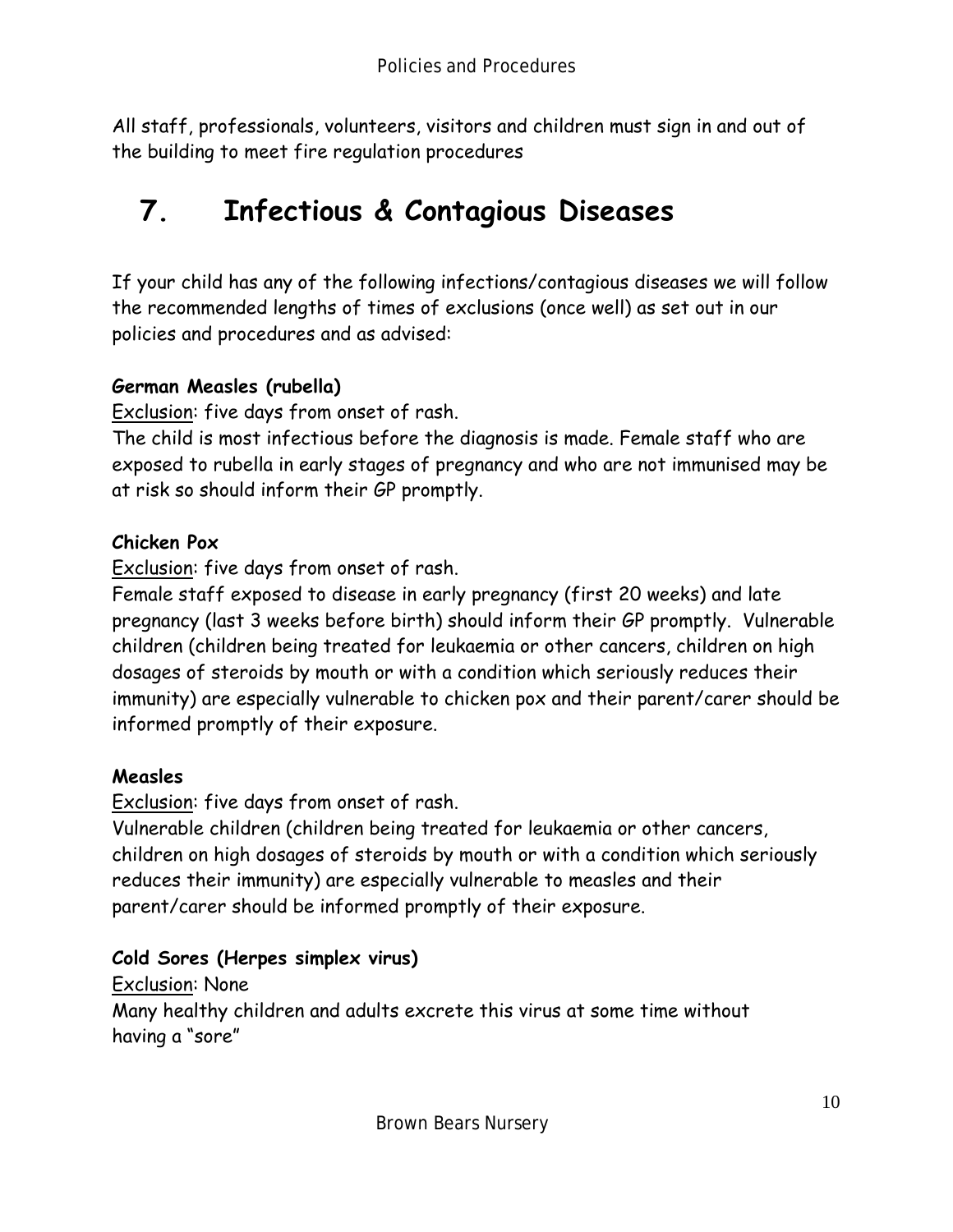#### **Impetigo**

Exclusion: If legions are not crusted, healed or covered.

NB: Antibiotic treatment will be required from GP. If legions can be reliably covered, exclusion can be shortened. If covered spare dressings must be supplied with the child.

#### **Scabies**

Exclusion: Until treated by GP – all persons in household should also be treated.

#### **Scarlet Fever**

Exclusion: five days from commencing antibiotics.

**Diarrhoea and/or vomiting (with or without a specific diagnosis)**  Exclusion: 24 hours after both have ceased.

#### **E.Coli**

Depending on type – further advice must be taken.

#### **Salmonella**

Exclusion: 24 hours after diarrhoea and vomiting has ceased.

#### **Tuberculosis (T.B)**

Further advice must be taken

#### **Whooping Cough (Pertussis)**

Exclusion: five days from commencement of antibiotic treatment. N.B. Non-infectious coughing may continue for many weeks.

#### **Conjunctivitis**

Exclusion: None. Must advise to see GP

#### **Mumps**

Exclusion: five days from onset of swollen glands Children are most infectious prior to diagnosis.

**Nits (Head lice)**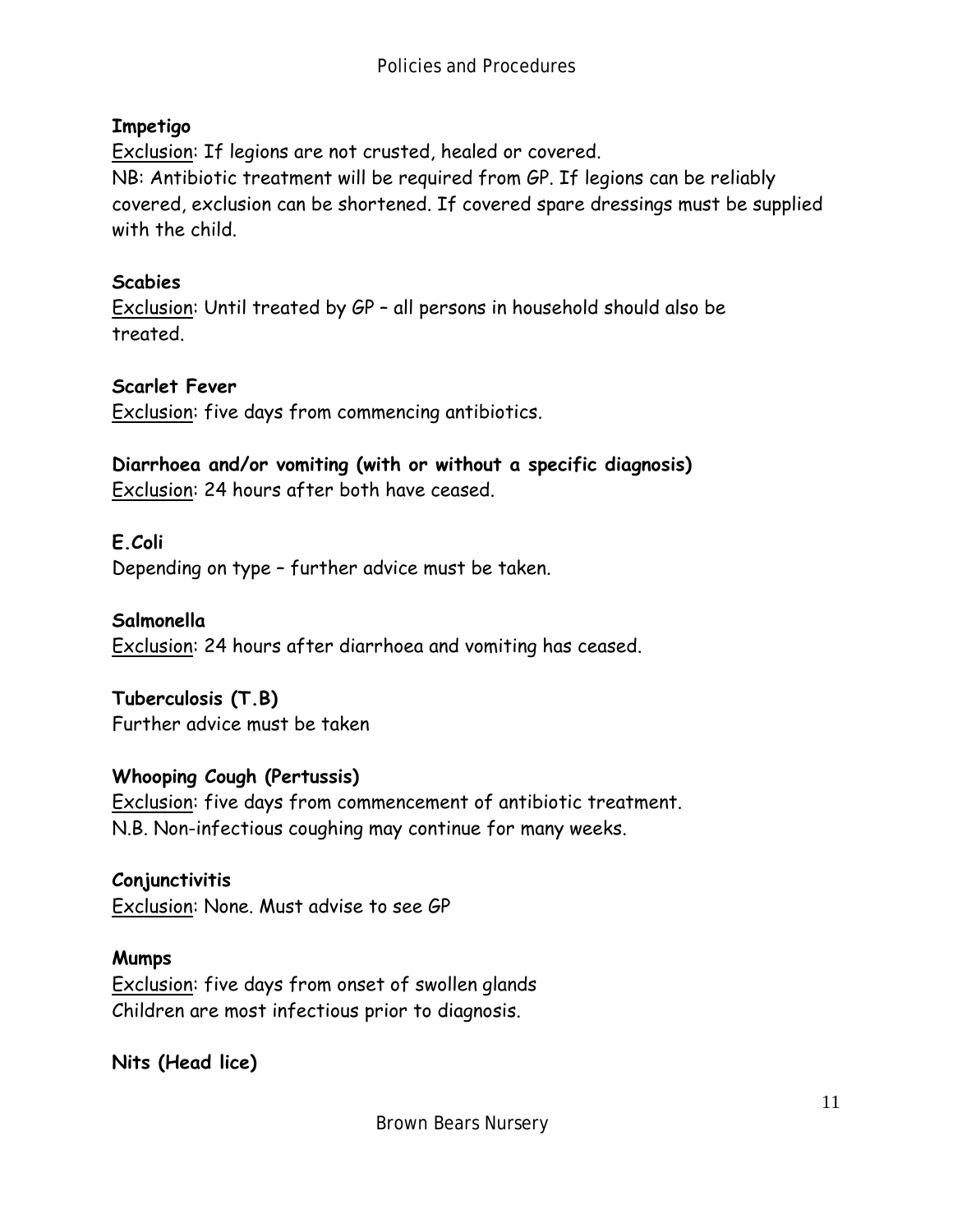Exclusion: None. Request treatment is given.

### **8. Illnesses and Injuries**

If a child or adult sustains a serious injury due to an accident First Aid will be administered by the Manager or another trained staff and an ambulance will be called. In the case of a child their parents or carer will be notified immediately. A First Aid trained member of staff will accompany the child in the ambulance to the hospital until the parent or carer arrives. The accident must be recorded immediately in the Accident Recording book.

We also have a duty to notify local child protection agencies of any serious accident or injury to any child whilst in our care. If we have reason to believe that any child is suffering from a notifiable disease we will inform Ofsted.

### **9. Safeguarding Children**

All children deserve the opportunity to reach their full potential in the five outcomes for children's well-being which are to stay safe, be healthy, enjoy and achieve, make a positive contribution and achieve economic well-being. At Brown Bears we fully recognise the contribution we can make to protecting children and supporting their development whilst in our care. Our centre procedures for safeguarding children will be in line with the Local Authority (LA) procedures. The Manager is the designated member of staff who undertakes regular training.

#### Children

- Brown Bears has a duty to notify Social Services of any significant concerns relating to the safeguarding of any child who uses Brown Bears.
- We recognise that all matters relating to Safeguarding are confidential.
- The Manager or the designated member of staff will disclose any information about a child to other members of staff on a need to know basis only.
- All staff, other professionals and service providers must be aware that they have a professional responsibility to share information with other agencies in order to safeguard children.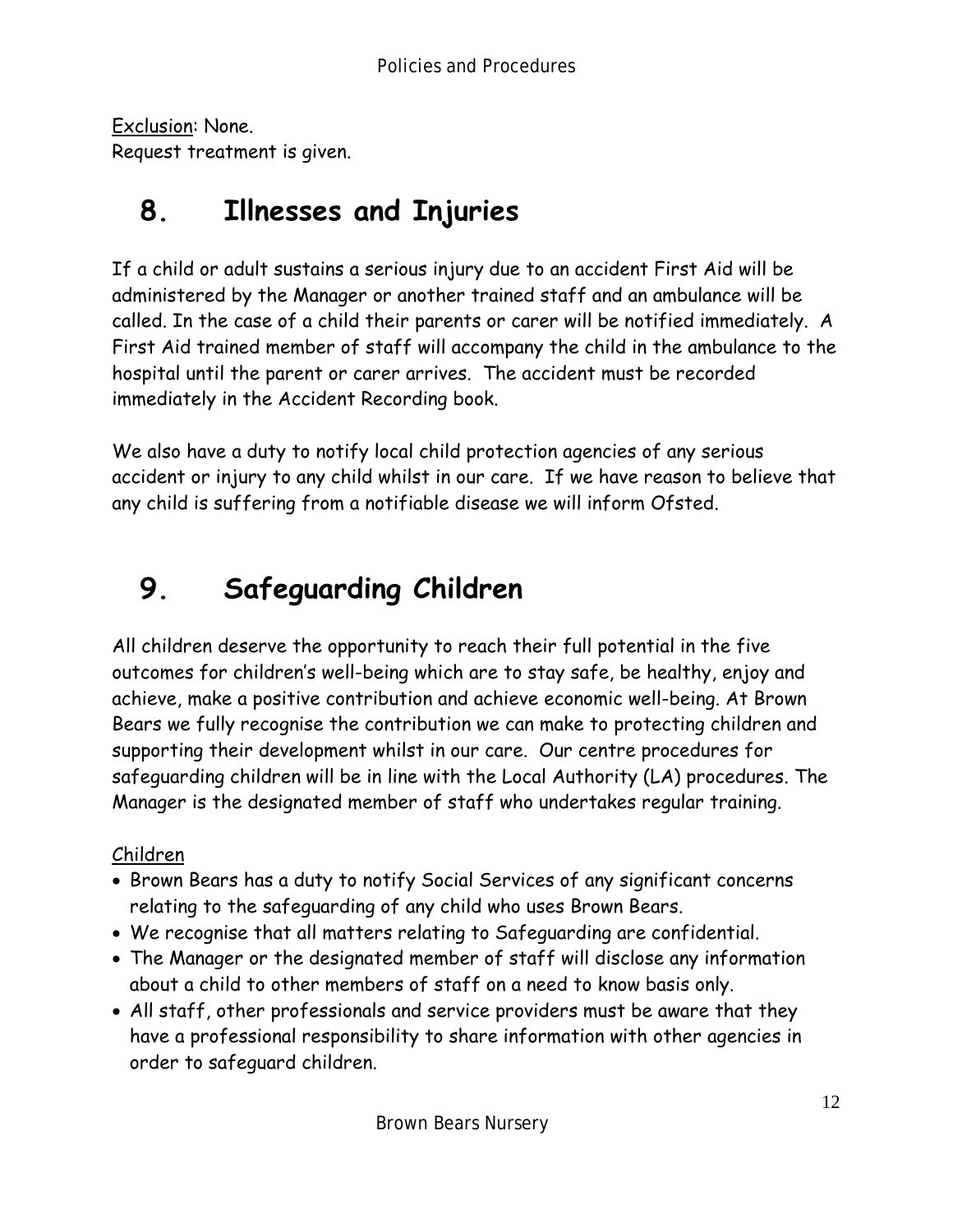- All staff, other professionals and service providers must be aware that they cannot promise a child to keep secrets.
- All incidents relating to safeguarding a child should be immediately reported to the Manager

#### Allegations against staff and other professionals

- If such an allegation is made, the member of staff, professional or service provider receiving the allegation will immediately inform the Manager.
- The Manager on all such occasions will discuss the content of the allegation with the LA Lead Officer for Child Protection. The allegation must not be discussed with the alleged perpetrator at this stage.
- If the allegations made to a member of staff concerns the Manager they should refer to the Deputy Manager who will immediately contact the owner – Cheryl Brown.
- Allegations against staff, professionals and service providers must be notified to Ofsted within 48 hours.
- Brown Bears will follow the LA procedures for managing allegations against staff, we will:
	- $\triangleright$  make sure that the child in question is safe and away from the alleged perpetrator
	- $\triangleright$  contact the child's parents or carer
	- $\triangleright$  consider suspension of the alleged perpetrator while the allegation is being investigated.
	- $\triangleright$  Consider whether the person has access to children anywhere else and whether those organisations or groups need to be informed
	- $\triangleright$  Act upon the decisions made in any strategy meeting.
- Incidents will be investigated internally after any external investigation has finished reviewing organisational practice and putting in place any additional measures to prevent a similar thing happening again.

#### Whistle blowing

- All staff should be aware of their duty to raise concerns where they exist about the attitude or actions of colleagues.
- We will inform Ofsted of any serious allegation by any person within 14 days.

### **10. Intimate Care Policy**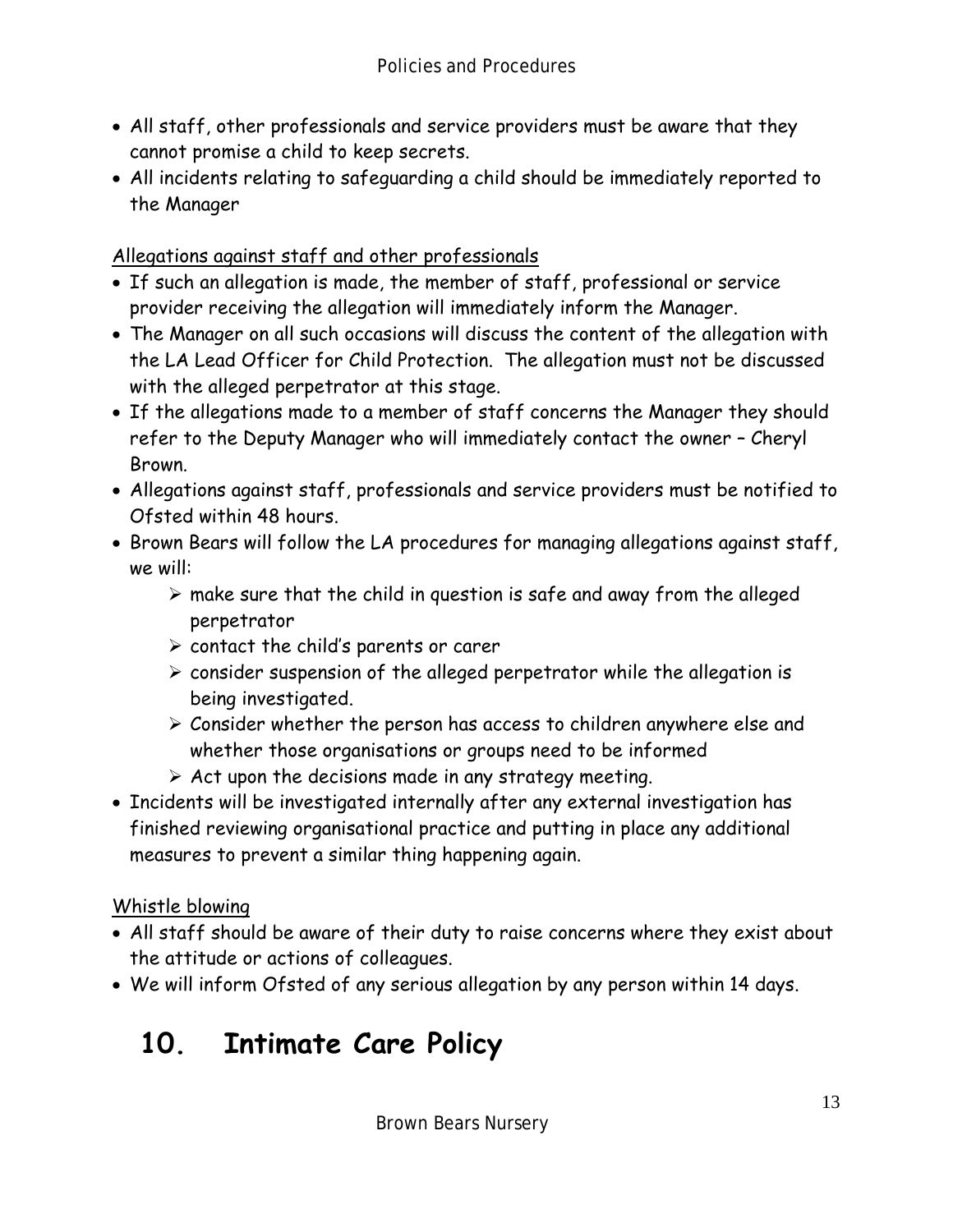The purpose of this policy is:

- To safeguard the rights and promote the best interests of the children
- To ensure children are treated with sensitivity and respect, and in such a way that their experience of intimate care is a positive one.
- To safeguard adults required to operate in sensitive situations
- To raise awareness and provide a clear procedure for intimate care
- To inform parents/carers in how intimate care is administered
- To ensure parents/carers are consulted in the intimate of care of their children

Brown Bears Nursery is committed to ensuring that all staff responsible for intimate care of children will undertake their duties in a professional manner at all times. We take seriously our responsibility to safeguard and promote the welfare of the children in our care. We recognise its duties & responsibilities in relation to the Disability Discrimination Act which requires that any child with an impairment that affects his/her ability to carry out normal day-to-day activities must not be discriminated against.

Intimate care is one of the following:

- Supporting a child with dressing/undressing
- Providing comfort or support for a distressed child
- Assisting a child requiring medical care, who is not able to carry this out unaided
- Cleaning a child who has soiled him/herself, has vomited or feels unwell
- Changing a babies nappy

Sometimes it will be necessary for staff to aid a child in getting dressed or undressed. Staff will always encourage children to attempt undressing & dressing unaided. We understand that at such an early age a child may not yet be potty trained and so we will change a child as required. Children will be changed by their keyperson. The Change of clothes/Nappy Book will be updated with a note of when the child was changed at Nursery, by whom and whether they were changed into their own spare clothes or ours.

Should a child require a change of clothing during a session a limited range of clean clothing is available. Clothing that is soiled, for whatever reason, will only be handled by a staff member wearing disposable gloves. There are no laundry facilities on the premises and all dirty or wet clothing will be placed in a plastic bag and given to the parent/carer.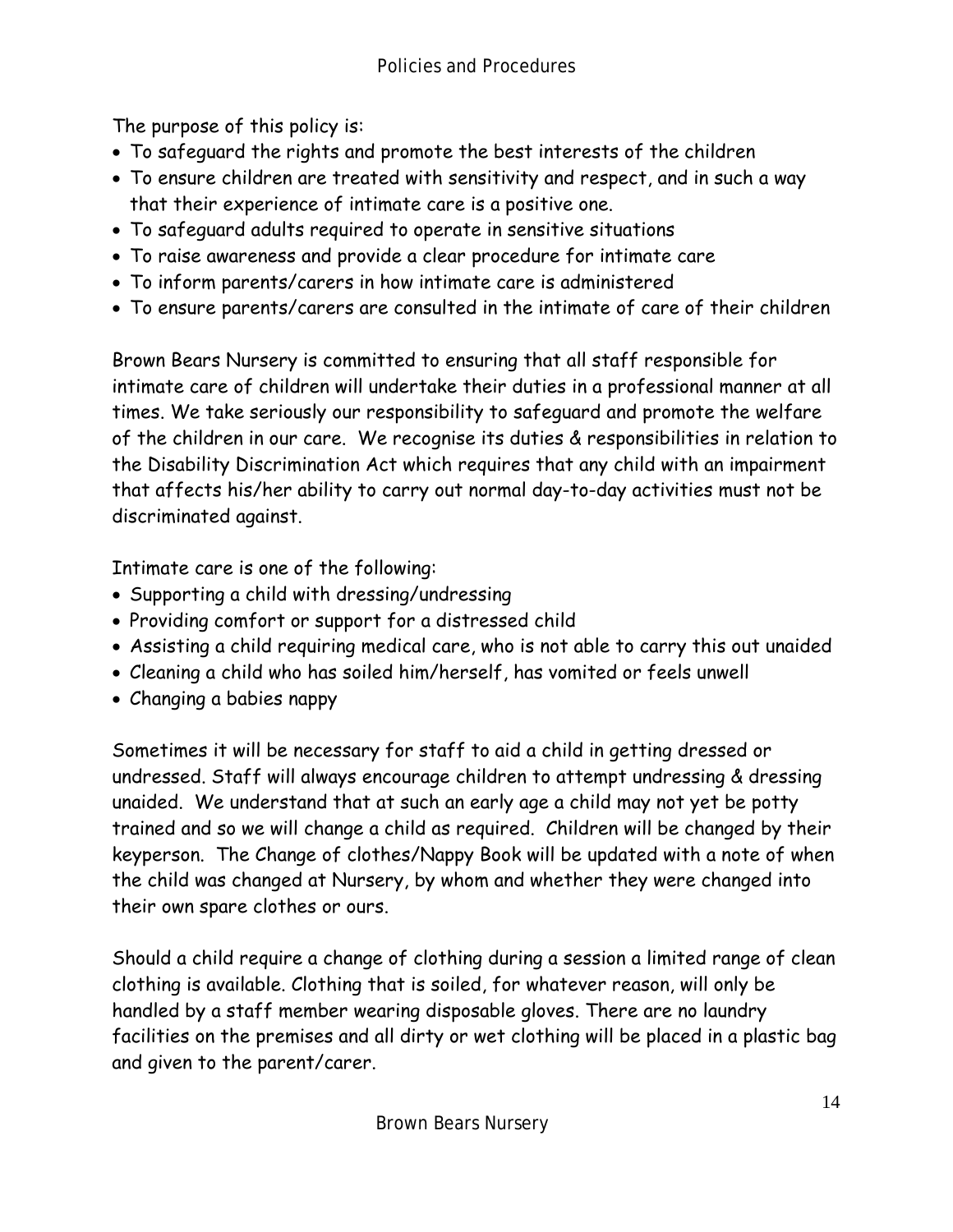Parents are asked to ensure a spare set of clothing is sent to Nursery with your child each day. Our Approach:

- We will always treat children with respect when intimate care is given.
- No child shall be attended to in a way that causes distress, embarrassment or pain.
- Children will be changed by their own keyperson.
- Staff who provide intimate care are trained to do so (including Child Protection) and fully aware of best practice
- There is careful communication with any child who requires intimate care in line with their preferred means of communication to discuss needs and preferences
- Children will be supported to achieve the highest level of independence possible, according to their individual condition and abilities
- Careful consideration will be given to individual situations to determine how many adults should be present during intimate care procedures. Where possible one child will be cared for by one adult unless there is a sound reason for having more adults present.
- The needs and wishes of children and parents will be taken into account wherever possible, within the constraints of staffing and equal opportunities legislation.

### **11. Supporting Children and Families with Learning Difficulties and Disabilities**

At Brown Bears we strive to ensure that no child or family will be excluded or disadvantaged because of special educational needs, disability or ability. Brown Bears aims to provide an inclusive setting where children and families can access all services. We believe that a working partnership with parents and colleagues is essential.

Brown Bears is committed to the inclusion of all children. All children have the right to be cared for and educated to develop to their full potential alongside each other through positive experiences, to enable them to share opportunities and experiences and develop and learn together. We provide a positive and welcoming environment where children are supported according to their individual needs. Brown Bears believes that all children have a right to experience and develop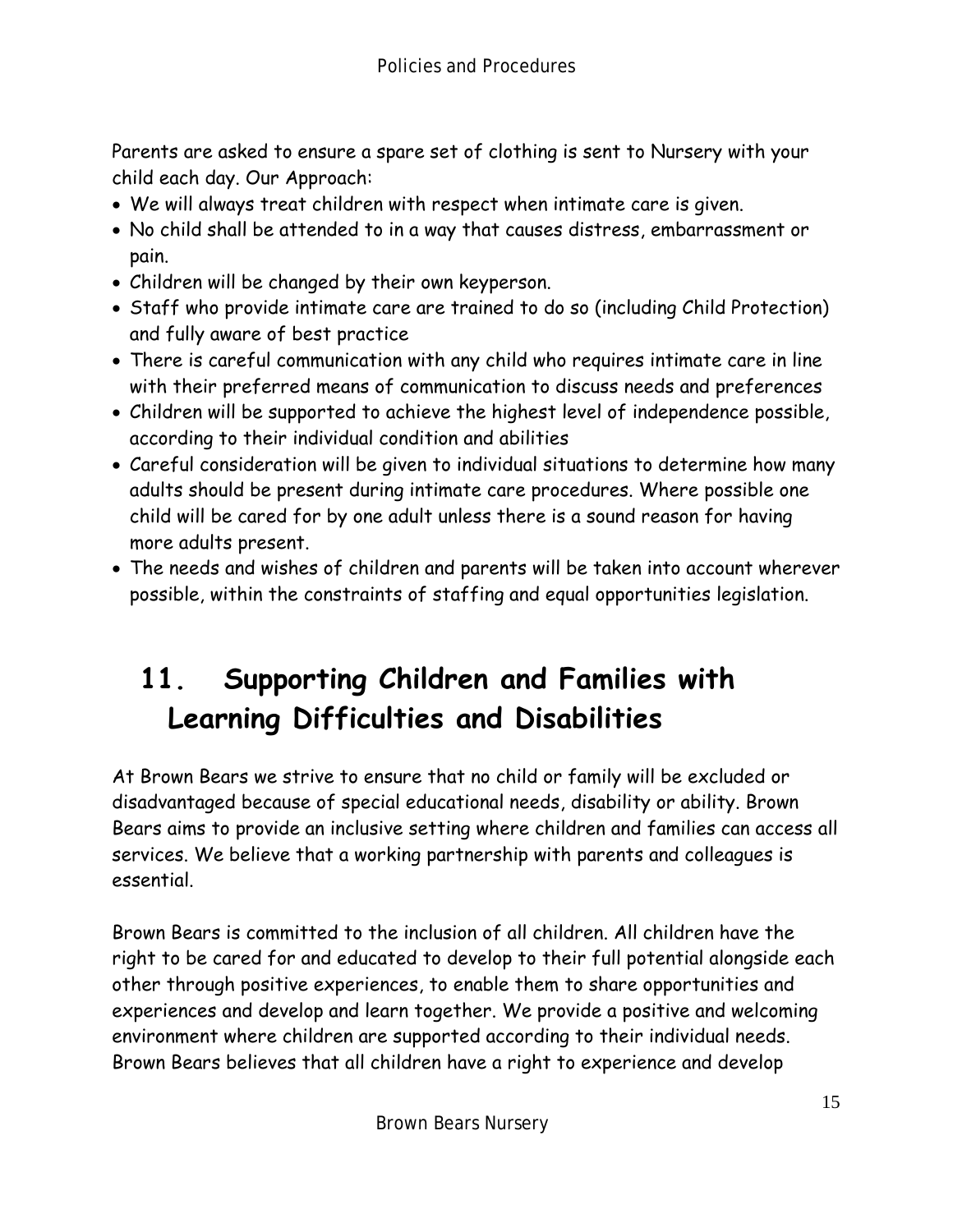alongside their peers no matter what their individual needs. Each child's needs are unique, therefore any attempt to categorise children is inappropriate. Brown Bears is committed to working alongside parents/carers in the provision for their child's individual needs to enable us to help the child to develop to their full potential. The nursery is committed to working with any child who has a specific need and/or disability and making reasonable adjustments to enable every child to make full use of the nursery's facilities. All children have a right to a broad and well-balanced early learning environment.

We feel it is paramount to find out as much as possible about a child's requirements and the way that they may affect his/her early learning or care needs by:

- Liaising with the child's parents/carers
- Liaising with any professional agencies
- Reading any reports that have been prepared
- Attending any review meetings with the local authority/professionals
- Regularly monitoring observations carried out on the child's development
- Attending relevant training.

Brown Bears aim to:

• Recognise each child's individual needs and ensure all practitioners are aware of, and have regard for, the Special Educational Needs Code of Practice.

• Include all children and their families in our provision.

• Provide well informed and suitably trained practitioners to help support parents/carers and children with learning difficulties and/or disabilities.

• Develop and maintain a core team of practitioners who are experienced in the care of children with additional needs and employ a Special Educational Needs Co-ordinator (SENCO) who is experienced in the care and assessment of children with additional needs. Practitioners will be provided with specific training relating to Special Educational Needs (SEN) and the SEN Code of Practice.

• Identify the specific needs of children with learning difficulties and/or disabilities and meet those needs through a range of strategies.

• Ensure that children who learn quicker (gifted and talented) are supported.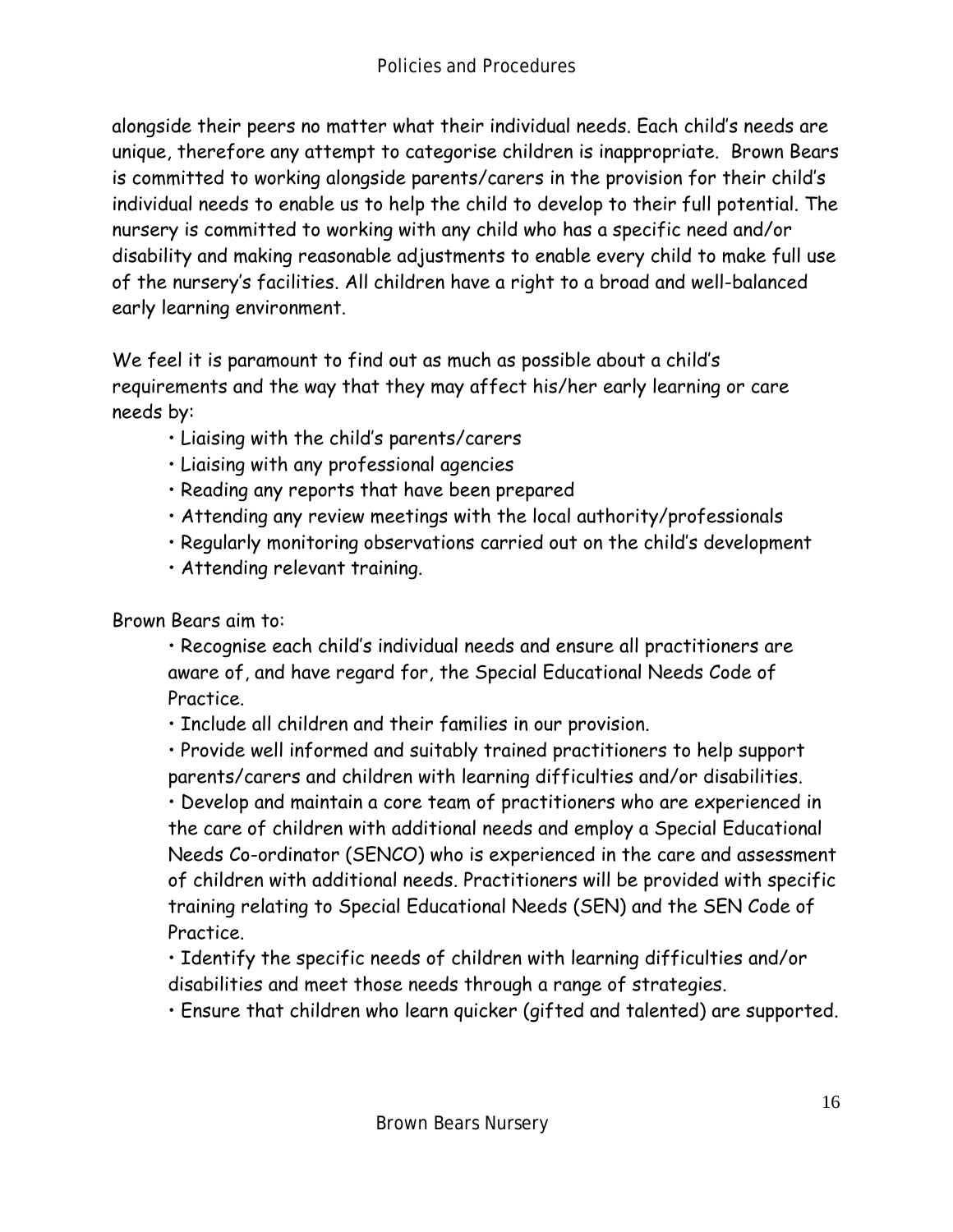• Work in partnership with parents/carers and other agencies in order to meet individual children's needs, including the health and education authorities, and seek advice, support and training where required.

• Monitor and review our practice and provision and, if necessary, make adjustments, and seek specialist equipment and services if needed.

• Ensure that all children are treated as equals and are encouraged to take part in every aspect of the nursery day according to their individual needs and abilities.

• Promote positive images and role models during play experiences of those with additional needs wherever possible.

• Celebrate diversity in all aspects of play and learning

### **12. Non-Collection of Children**

In the event that a child is not collected by an authorised adult, we will ensure that the child receives a high standard of care in order to cause as little distress as possible. We inform parents/carers of our procedures so that, if they are unavoidably delayed, they will be reassured that their children will be properly cared for. Parents and staff agree on a password that will be used in the event that someone unknown to the nursery has been asked to collect the child. The person collecting the child will be required by staff to give the appropriate password before the child is released to their care.

Parents are informed that if they are not able to collect the child as planned, they must inform us so that we can begin to take back-up procedures. We provide parents with our contact telephone number. We also inform parents that - in the event that their children are not collected by an authorised adult and the staff can no longer supervise the child on our premises - we apply the following procedures:

- We check for any information about changes to the normal collection routines.
- If no information is available, parents/carers are contacted at home or at work.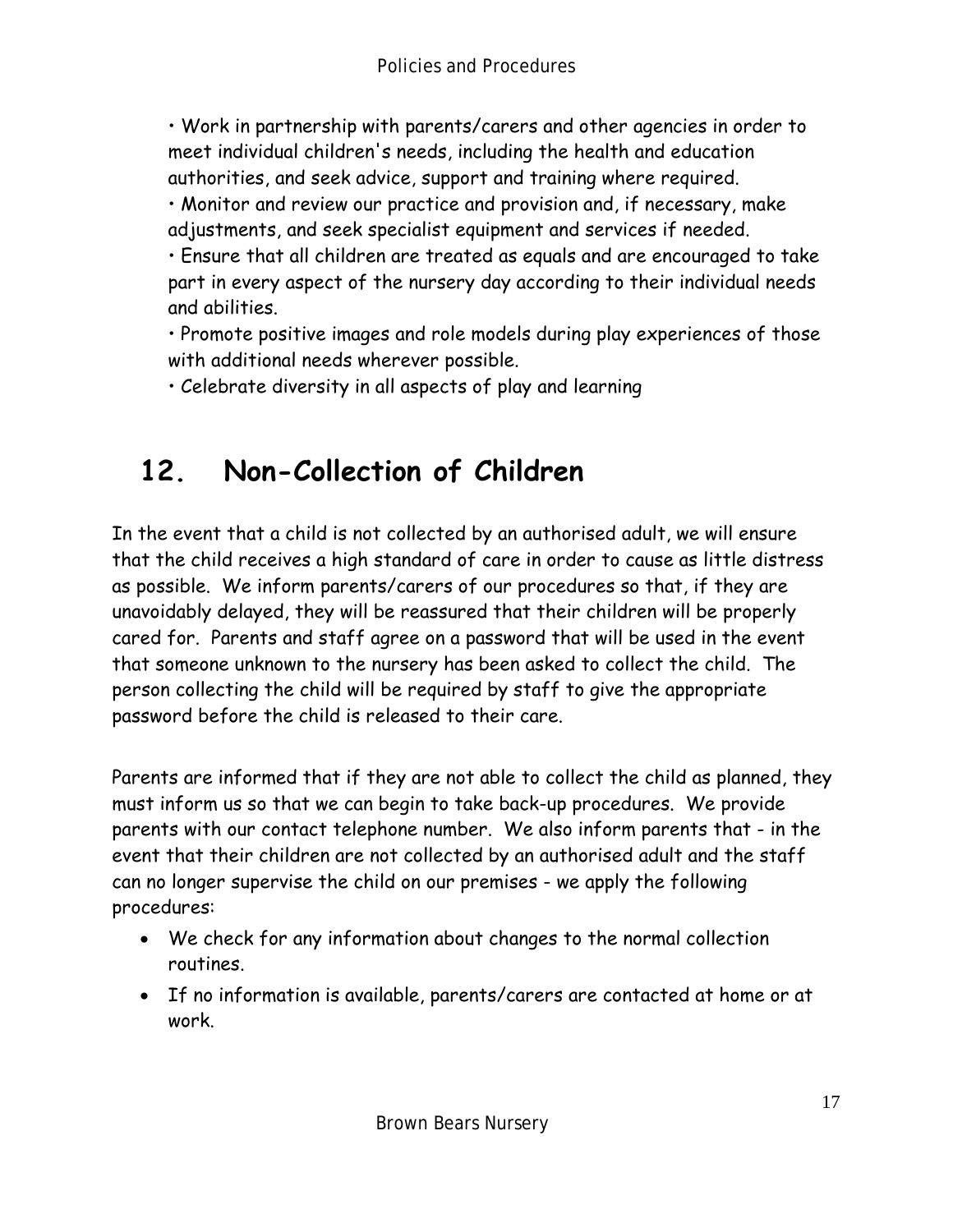- If this is unsuccessful, the adults who are authorised by the parents to collect their child from the setting - and whose telephone numbers are recorded on the Registration Form - are contacted.
- All reasonable attempts are made to contact the parents or nominated carers.
- The child does not leave the premises with anyone other than those named on the Registration Form.
- If no-one collects the child after one hour and there is no-one who can be contacted to collect the child, we apply the procedures for uncollected children.
	- o We contact the Duty Social Worker with Haringey Children and Young People's Service (telephone number 020 8489 1801).
	- o The child stays at Brown Bears in the care of the Manager or nominated staff until the child is safely collected either by the parents or by a social worker.
	- o Social workers will aim to find the parent or relative. If they are unable to do so, the child will be admitted into the care of the local authority.
	- o Under no circumstances are staff to go to look for the parent, nor do they take the child home with them.
	- o A full written report of the incident is recorded in the child's file.
	- o Depending on circumstances, we reserve the right to charge parents for the additional hours worked by our staff.
	- o Ofsted may be informed.

### **13. Feedback**

We will have regular staff meetings to discuss issues that come up throughout the working week. There will be a feedback box with information sheets to be completed by staff and parents/carers to provide management with feedback – good and bad.